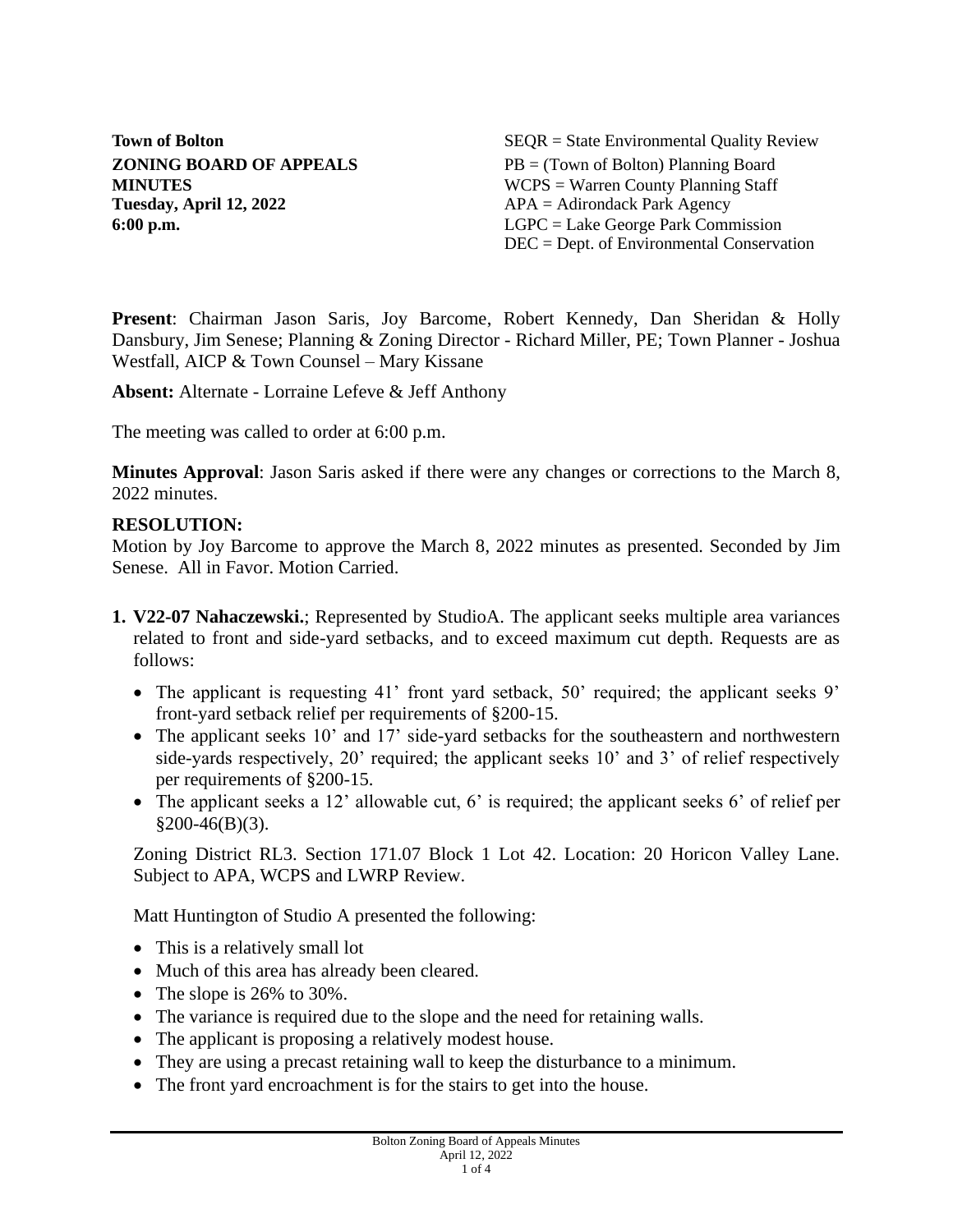- They have attempted many different feasible ways to create the least amount of disturbance and variances.
- He detailed the stormwater and wastewater systems and said they would be using an enhanced Presby system.

Jason Saris asked if they would need to do any drilling or blasting. Mr. Huntington stated they did not believe so at this time.

Jason Saris inquired about the height of the structure. Mr. Huntington stated it would be under the 35'.

Jason Saris asked the dimensions of the house. Mr. Huntington stated it was  $26'$  x 42' and about 1,000 sq. ft.

Robert Kennedy & Holly Dansbury inquired about the steps. Mr. Huntington stated they were on the front of the home, and this was the only feasible area to place them.

Robert Kennedy asked the height of the retaining wall. Mr. Huntington stated that at the maximum height it would be 12'.

Holly Dansbury inquired about the stormwater.

Mr. Huntington detailed it on the plans. He said there would be three eight-inch (8') drywells.

Correspondence:

• Planner Westfall read an email correspondence of opposition from neighboring property owners Brian Shea & Denise Danz.

Dan Sheridan asked where the majority of the stormwater would be diverted to.

Mr. Huntington stated most of it would be going into the drywell systems and a rip rapped swale system which he detailed it on the plans. It would not be channelized off the property.

Jason Saris asked if he could state with confidence that there would be no increase of runoff toward the neighboring property.

Mr. Huntington replied yes. Jason Saris stated that by the virtue of the grade being changed and an undeveloped lot without stormwater controls this project should create less.

## **RESOLUTION**

The Zoning Board of Appeals received an application from Nahaczewski (V22-07) for an area variance as described above.

And, due to notice of the Public Hearing of the ZBA at which time the application was to be considered having been given and the application having been referred to the Warren County Planning Staff.

And, whereas the Warren County Planning Staff determined that there was No County Impact.

And, after reviewing the application and supporting documents of the same, and public comment being heard regarding the application; this Board makes the following findings of fact:

The application of the applicant is as described in Item #1 of the agenda.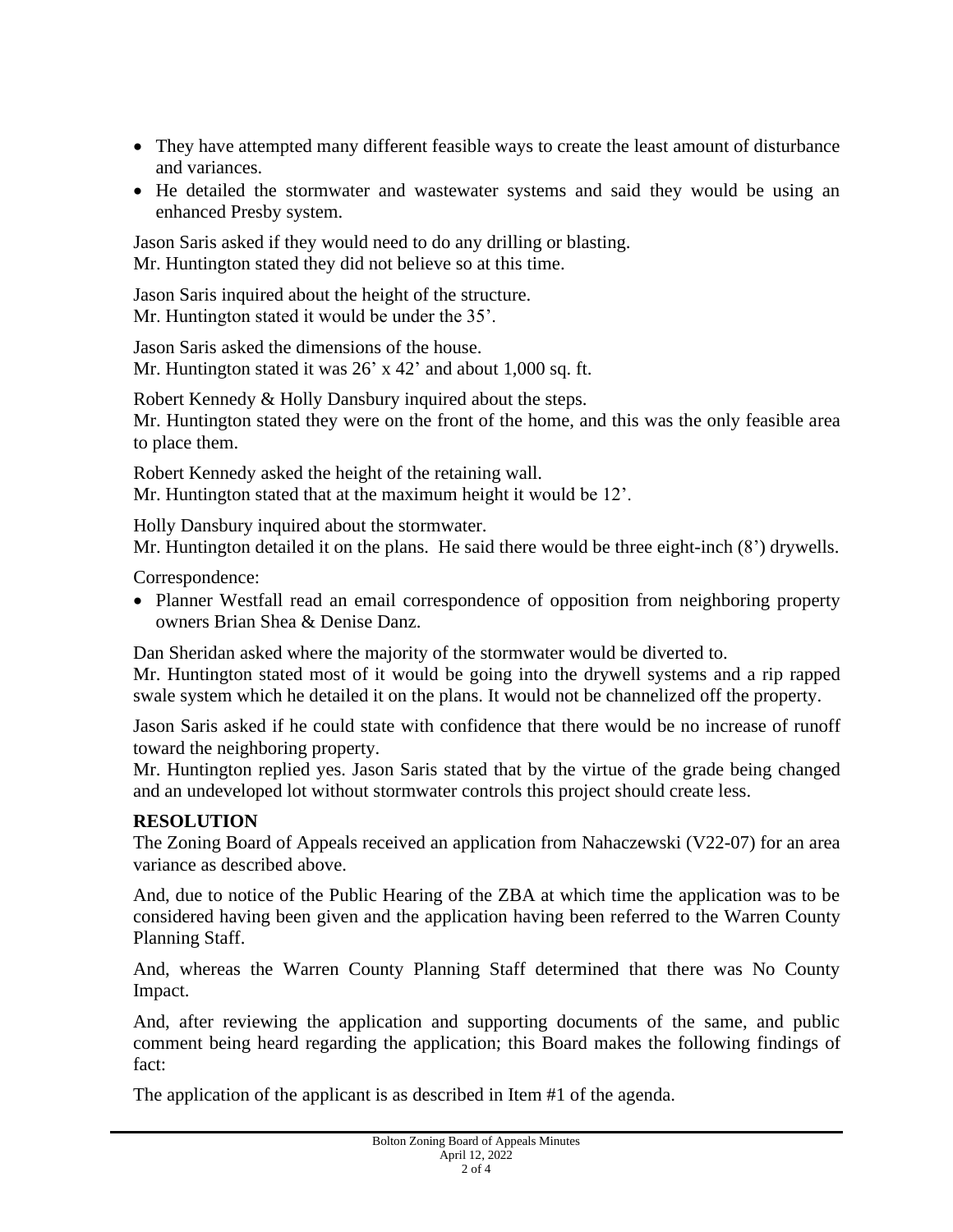The benefit could not be achieved by other means feasible to the applicant besides an area variance. This is a small lot where the applicant has worked to place the home with the minimum number of variances.

There will be no undesirable change in the neighborhood character or to nearby properties. This will be an improvement of the stormwater on the lot.

The request is not substantial. This is positioned in the only realistic place for minimum disturbance.

The request will not have an adverse effect or impact on the physical or environmental conditions in the neighborhood or district. A lot of thought was put in the design.

The alleged difficulty is self-created. This is a small home. The benefit to the applicant is not outweighed by the potential detriment to health, safety and welfare of the community.

Now, upon motion duly made by Holly Dansbury and seconded by Robert Kennedy, it is resolved that the ZBA does hereby approve the variance request as presented. It is hereby determined that the action to be taken is consistent with the Town of Bolton Local Waterfront Revitalization Program policies and standards. **All in favor. Motion Carried.**

- **2. V22-05 Salamone;** The applicant seeks two area variances per §200-15 to construct a 10' X12' shed. Requests are as follows:
	- Applicant seeks 18' side-yard setback; 20' side-yard setback required; applicant seeks 2' relief from side-yard setback requirements.
	- Applicant seeks 36' front-yard setback; 50' front-yard setback required; Applicant seeks 14' relief from front-yard setback requirements.

Zoning District RM 1.3. Section 186.00 Block 18 Lot 1. Location: 24 Nightingale Lane. Subject to APA, WCPS and LWRP Review.

Anne Salamone presented the following:

- They are looking to construct a 10' x 12' shed.
- They are asking for 2' of relief from the property line.
- The doors of the shed will face toward their home.
- The majority of the property is a wetland, and this is why they need to place the shed in this area.
- The other area they looked at had steep grades and this was the only feasible area to place the shed.
- The color will probably match the home.

Correspondence:

• Planner Westfall read an email correspondence from John Warner neighboring property owner in favor of the project.

## **RESOLUTION**

The Zoning Board of Appeals received an application from Salamone (V22-05) for an area variance as described above.